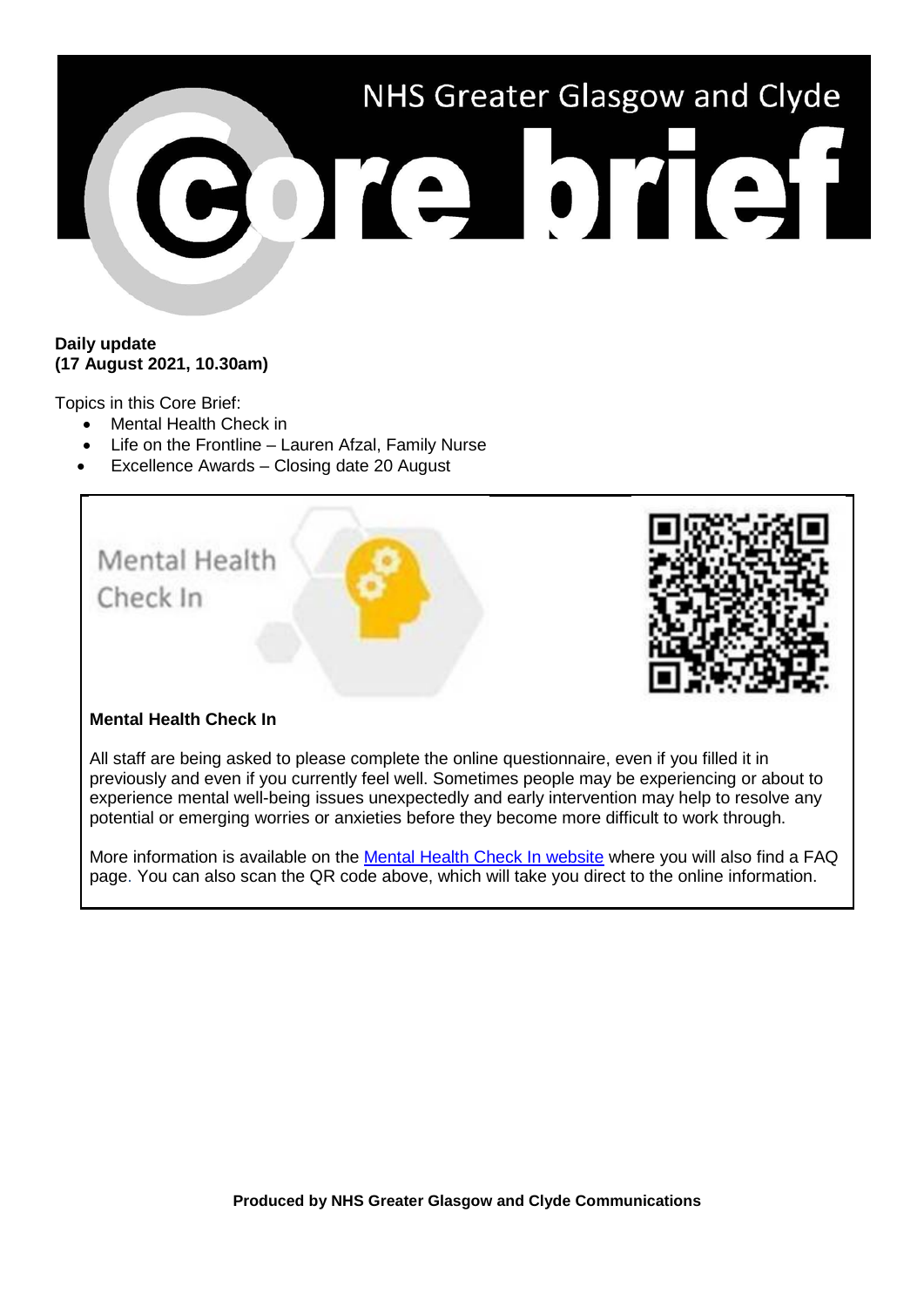

## **Life on the Frontline – Lauren Afzal**

In the spotlight today for [Life on the Frontline is](https://www.youtube.com/watch?v=S-df8Bhlz7I) Lauren Afzal, a Family Nurse working with Team E who are based in Johnstone Health Centre. Lauren's team is one of seven across NHSGGC, delivering an intensive home visiting programme for first time mums aged 19 and under.

Lauren tells us about how lucky she feels to be part of such an amazing team who have worked tirelessly during the pandemic to ensure the service can continue and the way in which they have supported each other has played a huge part in that success.

We hope that you are enjoying these personal accounts of life on the frontline, if you want to watch all of our videos on how our staff are adapting during the pandemic [click here.](https://www.nhsggc.org.uk/your-health/health-issues/covid-19-coronavirus/life-on-the-frontline/) If you would like to feature in one of the videos and tell us about how you and colleagues have been affected, then please get in touch: [staffnewsletter@ggc.scot.nhs.uk](mailto:staffnewsletter@ggc.scot.nhs.uk)

## **It's time to nominate your hero!**

The deadline for entries is fast approaching and you only have a few days left to recognise your hero!

Nominations need to be in by **Friday 20 August** – so show someone you care and nominate that colleague or friend who has gone above and beyond during these testing times. We know all staff have risen to the challenges of dealing with COVID, showing great strength, dedication and flexibility in facing the challenges that the pandemic has brought.

Our Excellence Awards recognise those staff, teams, services or projects that have made an exceptional contribution to NHSGGC and an outstanding difference to the care and wellbeing of our patients, their carers and our staff.

We also want to recognise our band of volunteers who have selflessly given their time for the benefit of patients – so think of that Give and Go person who delivered personal bags to your patients bringing them a little piece of home with toiletries, snacks, mobile phones, iPads and books – the list is endless, or the R & R Hub support, where our Project Wingman staff served you all tirelessly - all these volunteers and so many more deserve your recognition!.

There are seven award categories you can enter, they are:

- **Better Care**
- Better Health
- **Better Value**